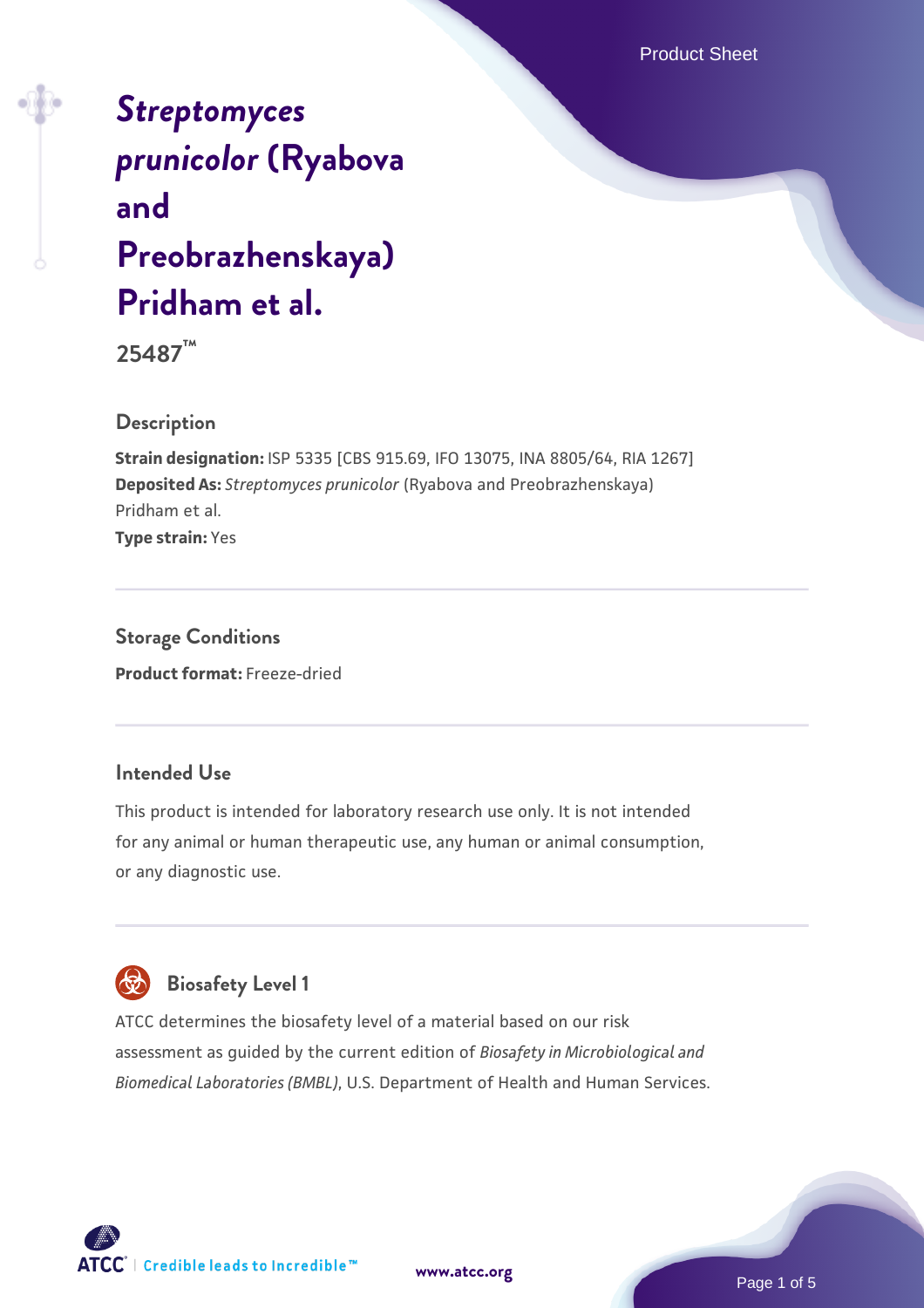**25487**

It is your responsibility to understand the hazards associated with the material per your organization's policies and procedures as well as any other applicable regulations as enforced by your local or national agencies.

ATCC highly recommends that appropriate personal protective equipment is always used when handling vials. For cultures that require storage in liquid nitrogen, it is important to note that some vials may leak when submersed in liquid nitrogen and will slowly fill with liquid nitrogen. Upon thawing, the conversion of the liquid nitrogen back to its gas phase may result in the vial exploding or blowing off its cap with dangerous force creating flying debris. Unless necessary, ATCC recommends that these cultures be stored in the vapor phase of liquid nitrogen rather than submersed in liquid nitrogen.

# **Certificate of Analysis**

For batch-specific test results, refer to the applicable certificate of analysis that can be found at www.atcc.org.

#### **Growth Conditions**

**Medium:**  [ATCC Medium 0196: Yeast malt extract medium ISP #2](https://www.atcc.org/-/media/product-assets/documents/microbial-media-formulations/1/9/6/atcc-medium-0196.pdf?rev=3ab98ce3034f46208b34017336aa4c86) **Temperature:** 26°C

### **Material Citation**

If use of this material results in a scientific publication, please cite the material in the following manner: *Streptomyces prunicolor* (Ryabova and

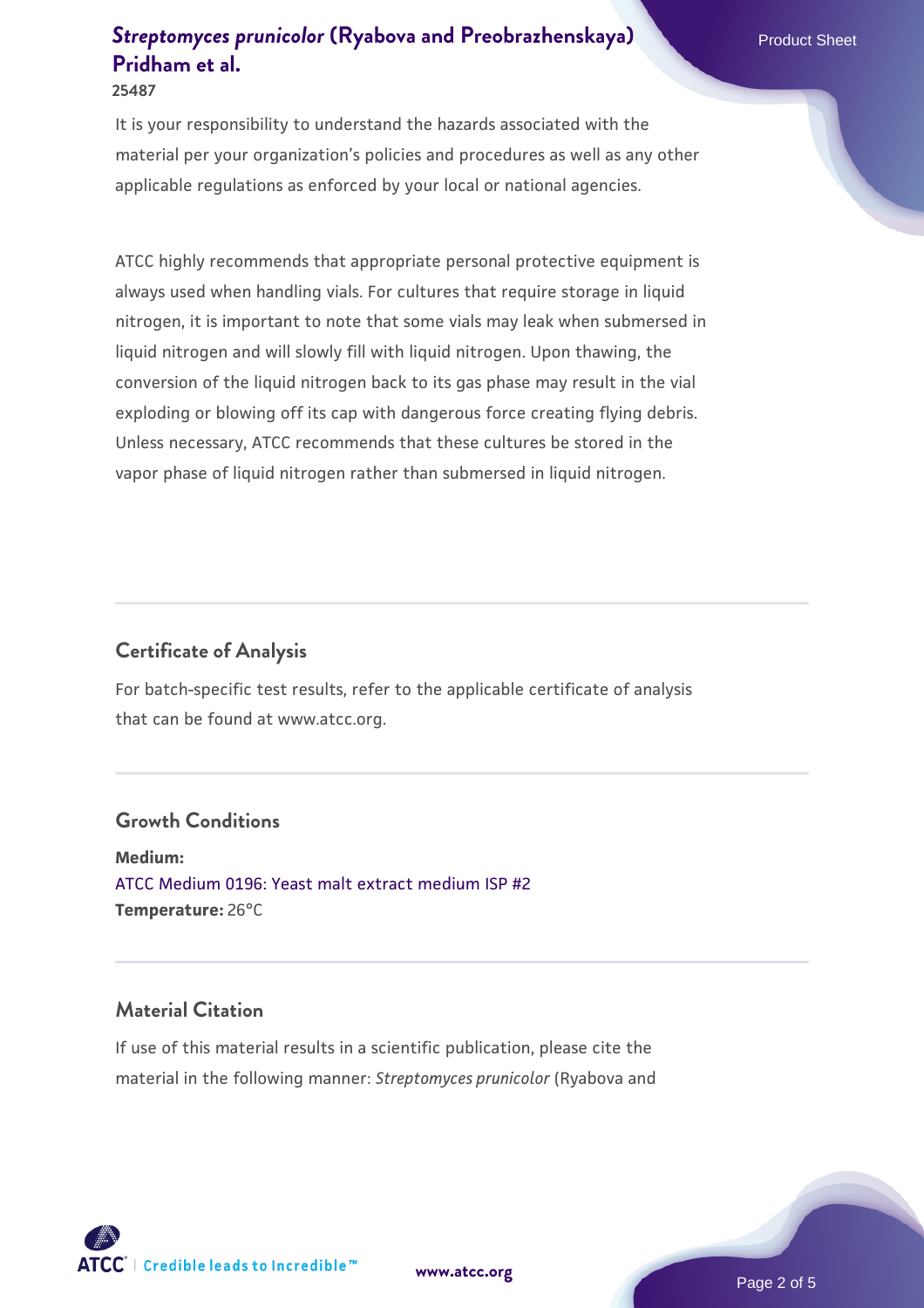**25487**

Preobrazhenskaya) Pridham et al. (ATCC 25487)

#### **References**

References and other information relating to this material are available at www.atcc.org.

# **Warranty**

The product is provided 'AS IS' and the viability of ATCC® products is warranted for 30 days from the date of shipment, provided that the customer has stored and handled the product according to the information included on the product information sheet, website, and Certificate of Analysis. For living cultures, ATCC lists the media formulation and reagents that have been found to be effective for the product. While other unspecified media and reagents may also produce satisfactory results, a change in the ATCC and/or depositor-recommended protocols may affect the recovery, growth, and/or function of the product. If an alternative medium formulation or reagent is used, the ATCC warranty for viability is no longer valid. Except as expressly set forth herein, no other warranties of any kind are provided, express or implied, including, but not limited to, any implied warranties of merchantability, fitness for a particular purpose, manufacture according to cGMP standards, typicality, safety, accuracy, and/or noninfringement.

# **Disclaimers**

This product is intended for laboratory research use only. It is not intended for any animal or human therapeutic use, any human or animal consumption, or any diagnostic use. Any proposed commercial use is prohibited without a license from ATCC.

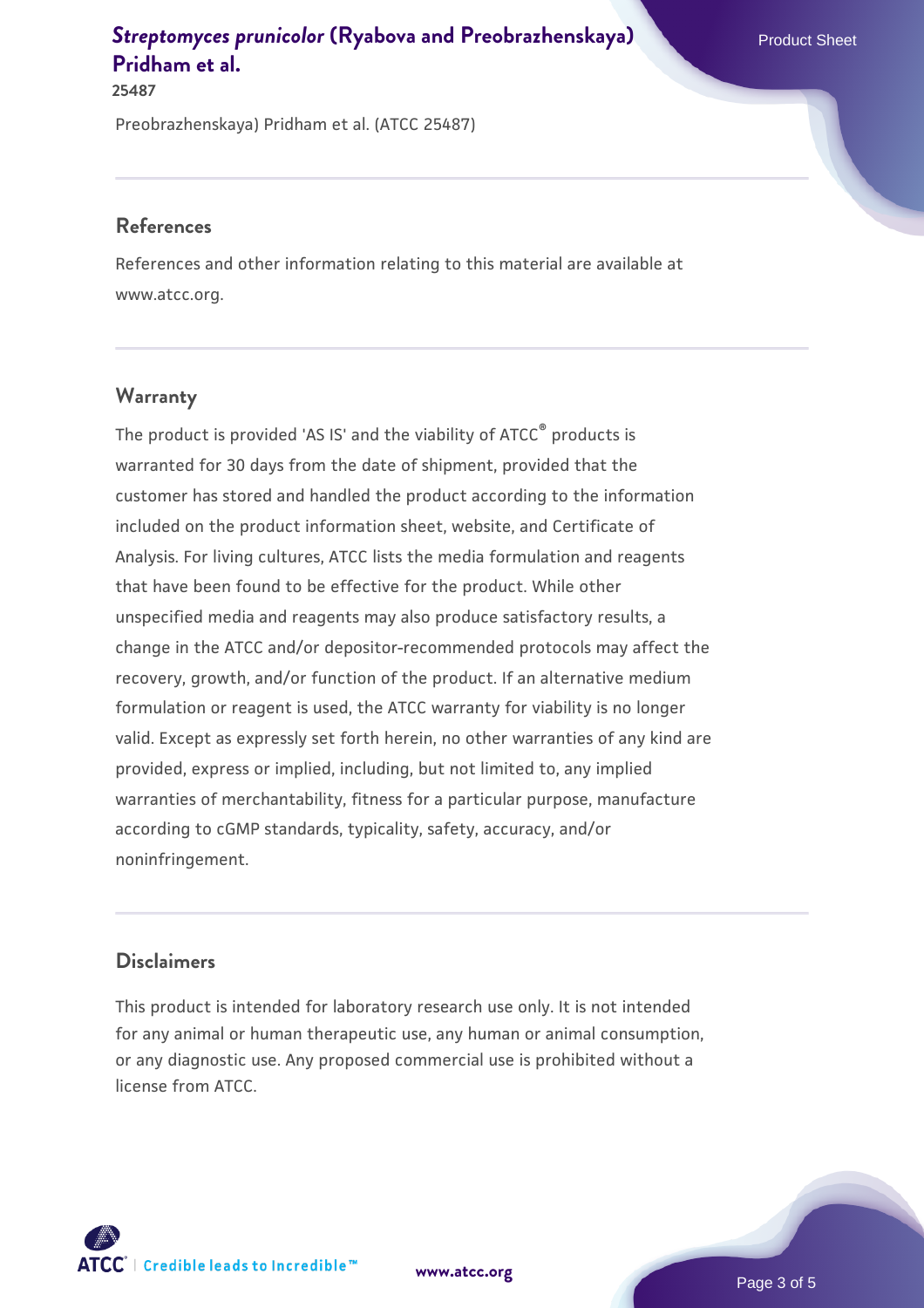**25487**

While ATCC uses reasonable efforts to include accurate and up-to-date information on this product sheet, ATCC makes no warranties or representations as to its accuracy. Citations from scientific literature and patents are provided for informational purposes only. ATCC does not warrant that such information has been confirmed to be accurate or complete and the customer bears the sole responsibility of confirming the accuracy and completeness of any such information.

This product is sent on the condition that the customer is responsible for and assumes all risk and responsibility in connection with the receipt, handling, storage, disposal, and use of the ATCC product including without limitation taking all appropriate safety and handling precautions to minimize health or environmental risk. As a condition of receiving the material, the customer agrees that any activity undertaken with the ATCC product and any progeny or modifications will be conducted in compliance with all applicable laws, regulations, and guidelines. This product is provided 'AS IS' with no representations or warranties whatsoever except as expressly set forth herein and in no event shall ATCC, its parents, subsidiaries, directors, officers, agents, employees, assigns, successors, and affiliates be liable for indirect, special, incidental, or consequential damages of any kind in connection with or arising out of the customer's use of the product. While reasonable effort is made to ensure authenticity and reliability of materials on deposit, ATCC is not liable for damages arising from the misidentification or misrepresentation of such materials.

Please see the material transfer agreement (MTA) for further details regarding the use of this product. The MTA is available at www.atcc.org.

# **Copyright and Trademark Information**

© ATCC 2021. All rights reserved. ATCC is a registered trademark of the American Type Culture Collection.

**Revision**